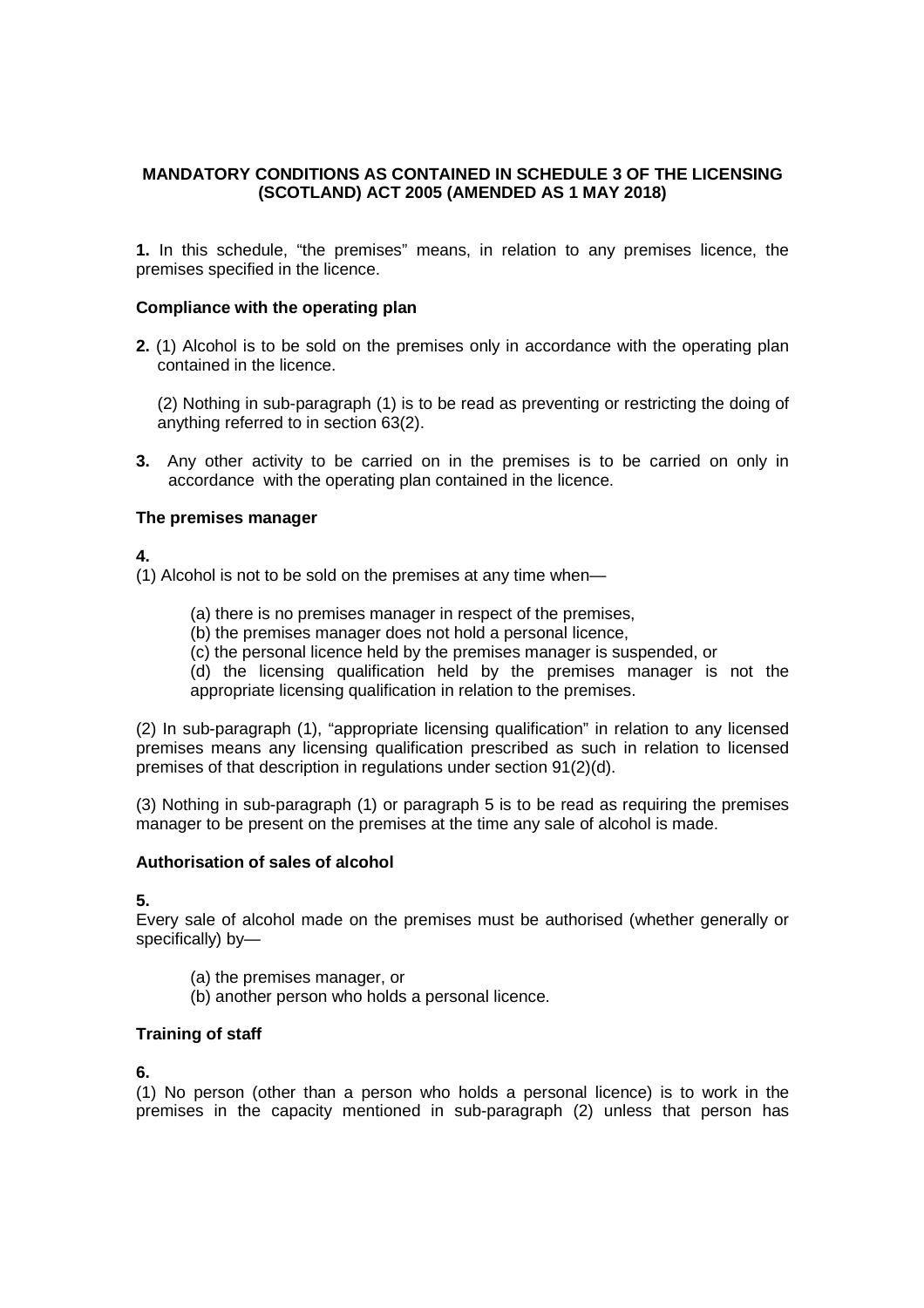complied with such requirements as to the training of staff as may be prescribed for the purposes of this paragraph.

(2) That is a capacity (whether paid or unpaid) which involves the person—

(a) making sales of alcohol, or

(b) where alcohol is sold on the premises for consumption on the premises, serving such alcohol to any person.

(2A) At any time when a person (other than a person who holds a personal licence) is working in the premises in a capacity mentioned in sub-paragraph (2), there must be kept on the premises a training record which relates to that person and is in the form set out in the Schedule to the Licensing (Mandatory Conditions No. 2) (Scotland) Regulations 2007.

(2B) A record kept on the premises under sub-paragraph (3) must be produced to a Licensing Standards Officer on request.

(3) Regulations under sub-paragraph (1) prescribing training requirements may, in particular—

(a) provide for the accreditation by the Scottish Ministers of—

(i) courses of training, and

(ii) persons providing such courses, for the purposes of the regulations,

(b) prescribe different training requirements in relation to different descriptions of persons,

(c) require that any person providing training or any particular description of training in accordance with the regulations hold a personal licence or such other qualification as may be prescribed in the regulations, and

(d) require training to be undergone again at such intervals as may be prescribed in the regulations.

#### **Pricing of alcohol**

#### **6A.**

(1) Alcohol must not be sold on the premises at a price below its minimum price.

(2) Where alcohol is supplied together with other products or services for a single price, sub-paragraph (1) applies as if the alcohol were supplied on its own for that price.

(3) The minimum price of alcohol is to be calculated according to the following formula—

# $MPU X S X V X 100$

where—

MPU is the minimum price per unit,

S is the strength of the alcohol, and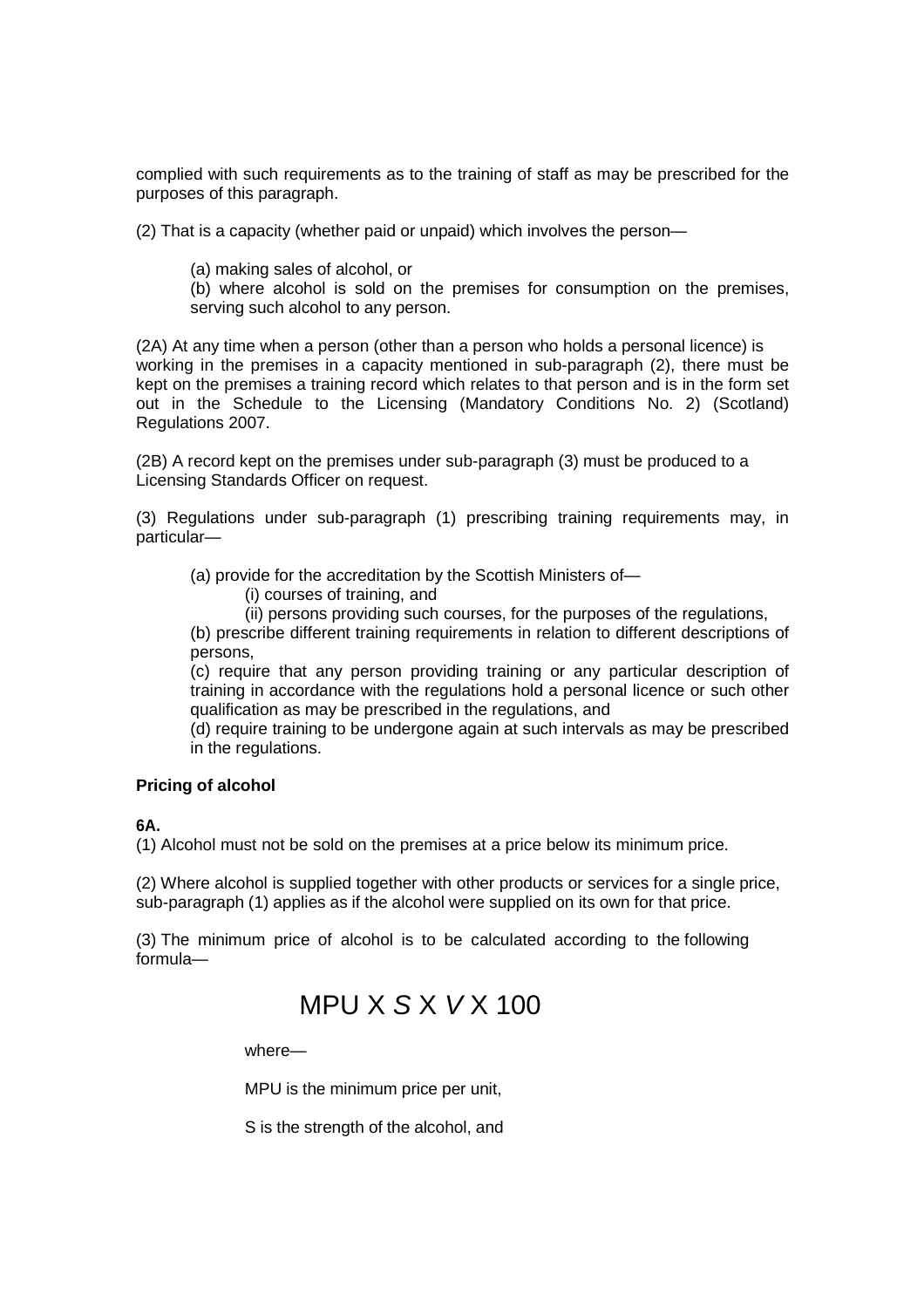V is the volume of the alcohol in litres

(4) The Scottish Ministers are to specify by order the minimum price per unit for the purposes of sub-paragraph (3).

(5) For the purposes of sub-paragraph (3), where—

- (a) the alcohol is contained in a bottle or other container, and
- (b) the bottle or other container is marked or labelled in accordance with relevant labelling provisions,

the strength is taken to be the alcoholic strength by volume as indicated by the mark or label.

(6) The Scottish Ministers are to specify by order the enactments which are relevant labelling provisions for the purposes of sub-paragraph (5).

## **6B.**

(1) A package containing two or more alcoholic products (whether of the same or different kinds) may only be sold on the premises at a price equal to or greater than the sum of the prices at which each alcoholic product is for sale on the premises.

(2) Sub-paragraph (1) applies –

(a) only where each of the alcoholic products is for sale on the premises separately, and

(b) regardless of whether or not the package also contains any item which is not an alcoholic product.

(3) In this paragraph, "alcoholic product" means a product containing alcohol and includes the container in which alcohol is for sale.

## **7.**

Where the price at which any alcohol sold on the premises for consumption on the premises is varied—

(a) the variation (referred to in this paragraph as "the earlier price variation") may be brought into effect only at the beginning of a period of licensed hours, and (b) no further variation of the price at which that or any other alcohol is sold on the premises for consumption on the premises may be brought into effect before the expiry of the period of 72 hours beginning with the coming into effect of the earlier price variation.

## **7A.**

Where the price at which any alcohol sold on the premises for consumption off the premises is varied –

(a) the variation (referred to in this paragraph as "the earlier price variation") may be brought into effect only at the beginning of a period of licensed hours, and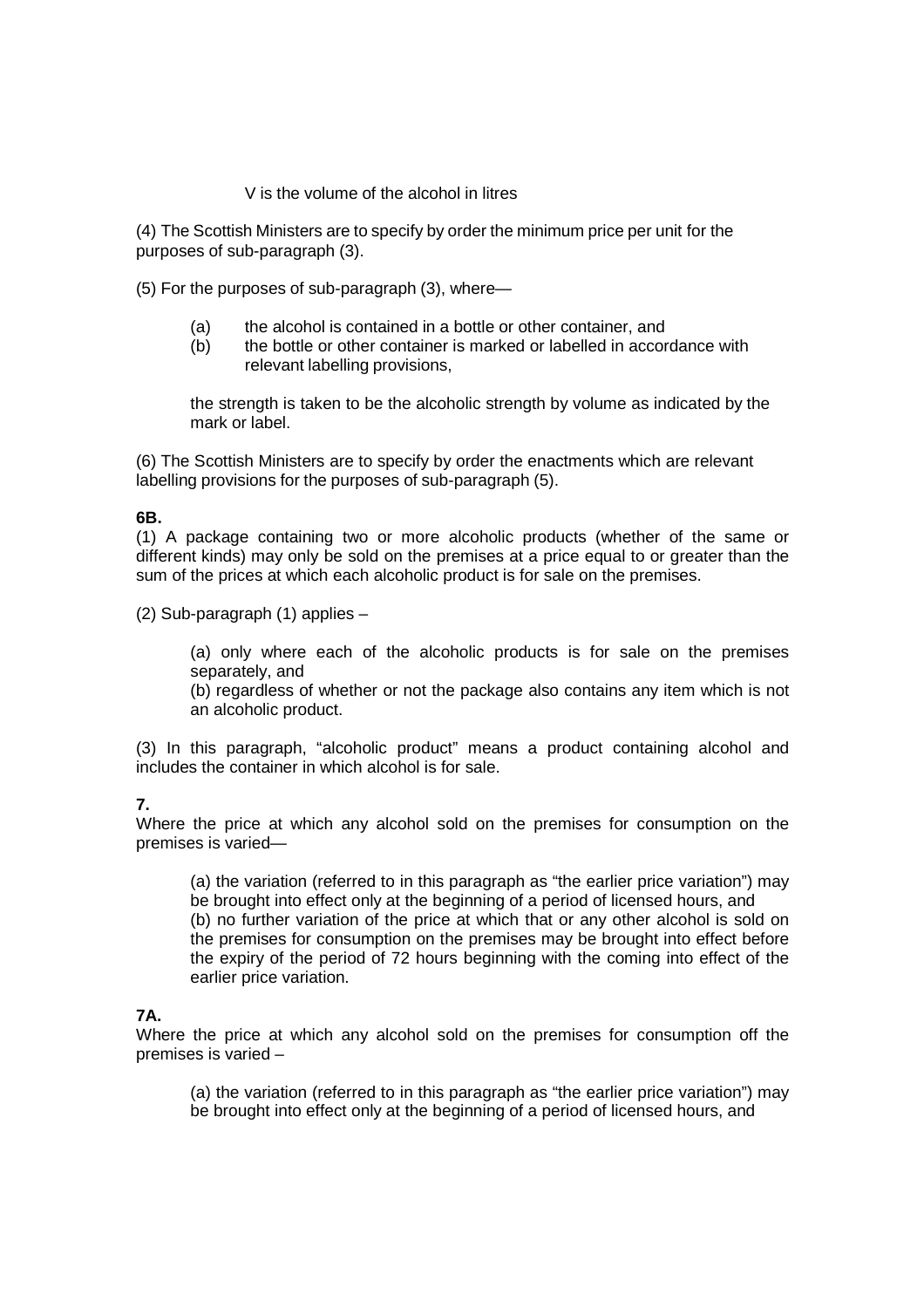(b) no further variation in the price at which that alcohol is sold on the premises may be brought into effect before the expiry of the period of 72 hours beginning with the coming into effect of the earlier price variation.

#### **Irresponsible drinks promotions**

#### **8.**

 (1) An irresponsible drinks promotion must not be carried on in or in connection with the premises.

(2) Subject to sub-paragraph (3), a drinks promotion is irresponsible if it—

(a) relates specifically to an alcoholic drink likely to appeal largely to persons under the age of 18,

(b) involves the supply of an alcoholic drink free of charge or at a reduced price on the purchase of one or more drinks (whether or not alcoholic drinks),

(c) involves the supply free of charge or at a reduced price of one or more extra measures of an alcoholic drink on the purchase of one or more measures of the drink,

(d) involves the supply of unlimited amounts of alcohol for a fixed charge (including any charge for entry to the premises),

(e) encourages, or seeks to encourage, a person to buy or consume a larger measure of alcohol than the person had otherwise intended to buy or consume, (f) is based on the strength of any alcohol,

(g) rewards or encourages, or seeks to reward or encourage, drinking alcohol quickly, or

(h) offers alcohol as a reward or prize, unless the alcohol is in a sealed container and consumed off the premises.

(3) Paragraphs (c) to (e) of sub-paragraph (2) apply only to a drinks promotion carried on in relation to alcohol sold for consumption on the premises.

(4) The Scottish Ministers may by regulations modify sub-paragraph (2) or (3) so as to—

(a) add further descriptions of drinks promotions,

(b) modify any of the descriptions of drinks promotions for the time being listed in it, or

(c) extend or restrict the application of any of those descriptions of drinks promotions.

(5) In this paragraph, "drinks promotion" means, in relation to any premises, any activity which promotes, or seeks to promote, the buying or consumption of any alcohol on the premises.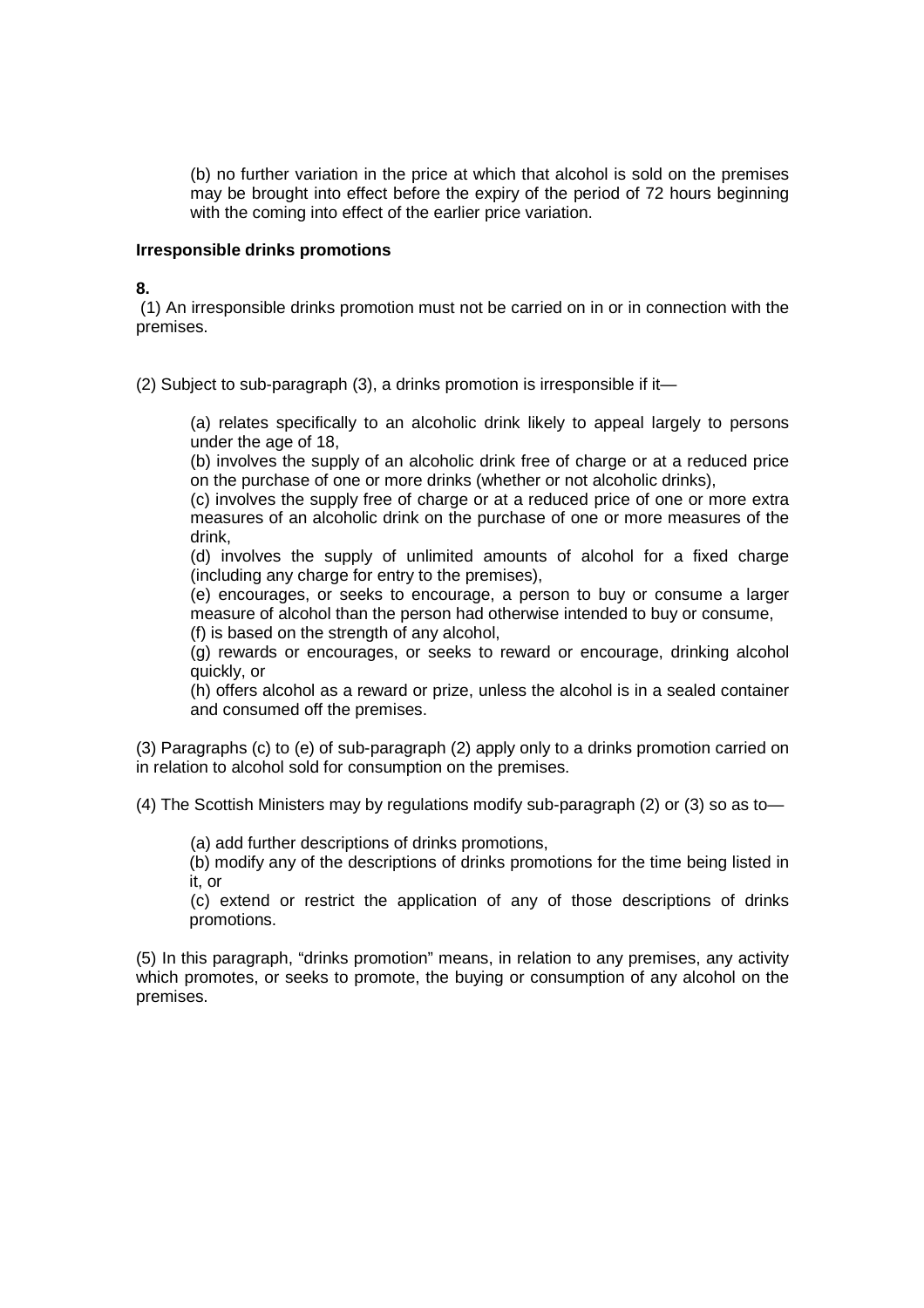## **Provision of non-alcoholic drinks**

#### **9.**

 (1) The conditions specified in this paragraph apply only to the extent that the premises licence authorises the sale of alcohol for consumption on the premises.

(2) Tap water fit for drinking must be provided free of charge on request.

(3) Other non-alcoholic drinks must be available for purchase at a reasonable price.

## **Age Verification Policy**

## **9A.**

 (1) There must be an age verification policy in relation to the sale of alcohol on the premises.

(2) An "age verification policy" is a policy that steps are to be taken to establish the age of a person attempting to buy alcohol on the premises ("the customer") if it appears to the person selling the alcohol that the customer may be less than 25 years of age (or such older age as may be specified in the policy).

(3) The condition specified in this paragraph does not apply in relation to any sale of alcohol which takes place on the premises merely by virtue of being treated, by section 139, as taking place on the premises.

### **Payment of annual or recurring fees**

#### **10.**

 (1) The condition specified in sub-paragraph (2) applies only in relation to a premises licence in respect of which an annual or other recurring fee is to be paid by virtue of regulations under section 136(1).

(2) The fee must be paid as required by the regulations.

#### **Notices – admission of persons under 18**

## **11.**

(1) The condition specified in this paragraph applies only in the case of premises on which alcohol is sold for consumption on the premises.

(2) There is to be displayed so that it is reasonably visible to customers entering the premises a sign of at least A4 size which–

(a) states that persons under the age of 18 are not permitted on the premises; or (b) states that such persons are permitted on the premises or on such parts of the premises as are specified on the sign.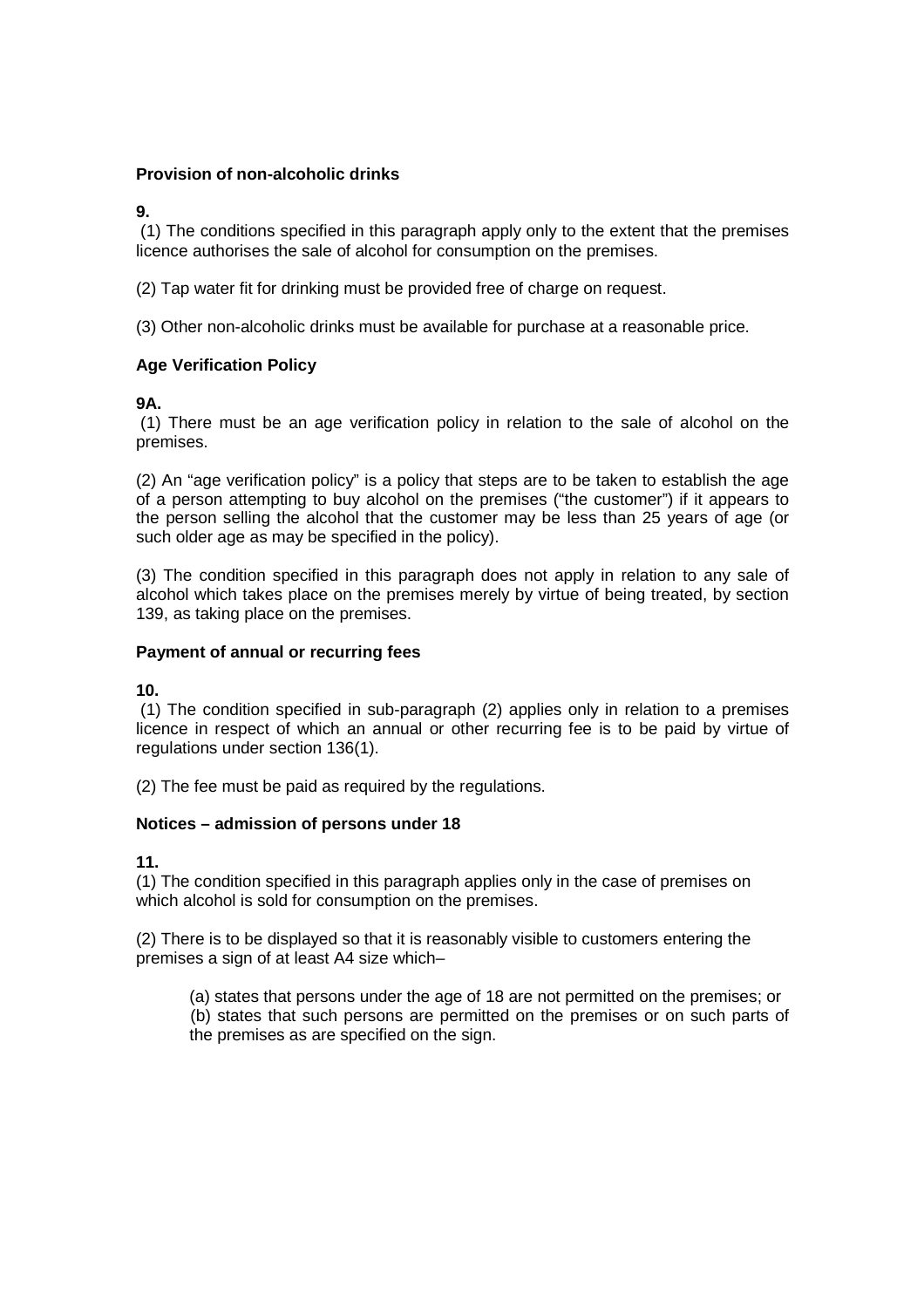# **Baby changing facilities**

# **12.**

(1) The condition specified in this paragraph applies only in the case of premises–

- (a) which are not–
	- (i) a vehicle;
	- (ii) a vessel;
	- (iii) a moveable structure; or
	- (iv) used wholly or mainly for the purposes referred to in section 125(1);
- (b) on which alcohol is sold for consumption on the premises; and
- (c) to which children under the age of 5 are to be admitted.

(2) There are to be on the premises facilities for baby changing which are to be accessible to persons of either gender.

## **Display or promotion of the sale of alcohol for consumption off the premises**

**13.**

(1) Subject to sub-paragraph (3), alcohol which is for sale only for consumption off the premises may be displayed only in one or both of the following–

(a) a single area of the premises agreed between the Licensing Board and the holder of the licence; or

(b) a single area of the premises which is inaccessible to the public.

(1A) Sub-paragraphs (1B) to (1D) apply where the premises, in so far as they are used for the sale of alcohol, are so used only or primarily for the sale of alcohol for consumption off the premises.

(1B) Any drinks promotion on the premises may take place only in any one or more of the following –

(a) an area referred to in sub-paragraph (1)(a) and (b),

(b) a room on the premises which is used for offering the tasting of any alcohol sold on the premises (for consumption off the premises) and the resulting tasting and is separate from those areas.

(1C) A drinks promotion in connection with the premises may not take place in the vicinity of the premises.

(1D) For the purposes of sub-paragraph (1C), the "vicinity" means the area extending 200 metres from the boundary of the premises (as shown on the layout plan).

(2) In an area agreed in terms of sub-paragraph (1)(a), a product other than alcohol may be displayed only if it is –

- (a) a non-alcoholic drink;
- (b) packaged with, and may be purchased only along with, alcohol.
- (c) a branded non-alcoholic product, or
- (d) a newspaper, magazine or other publication.